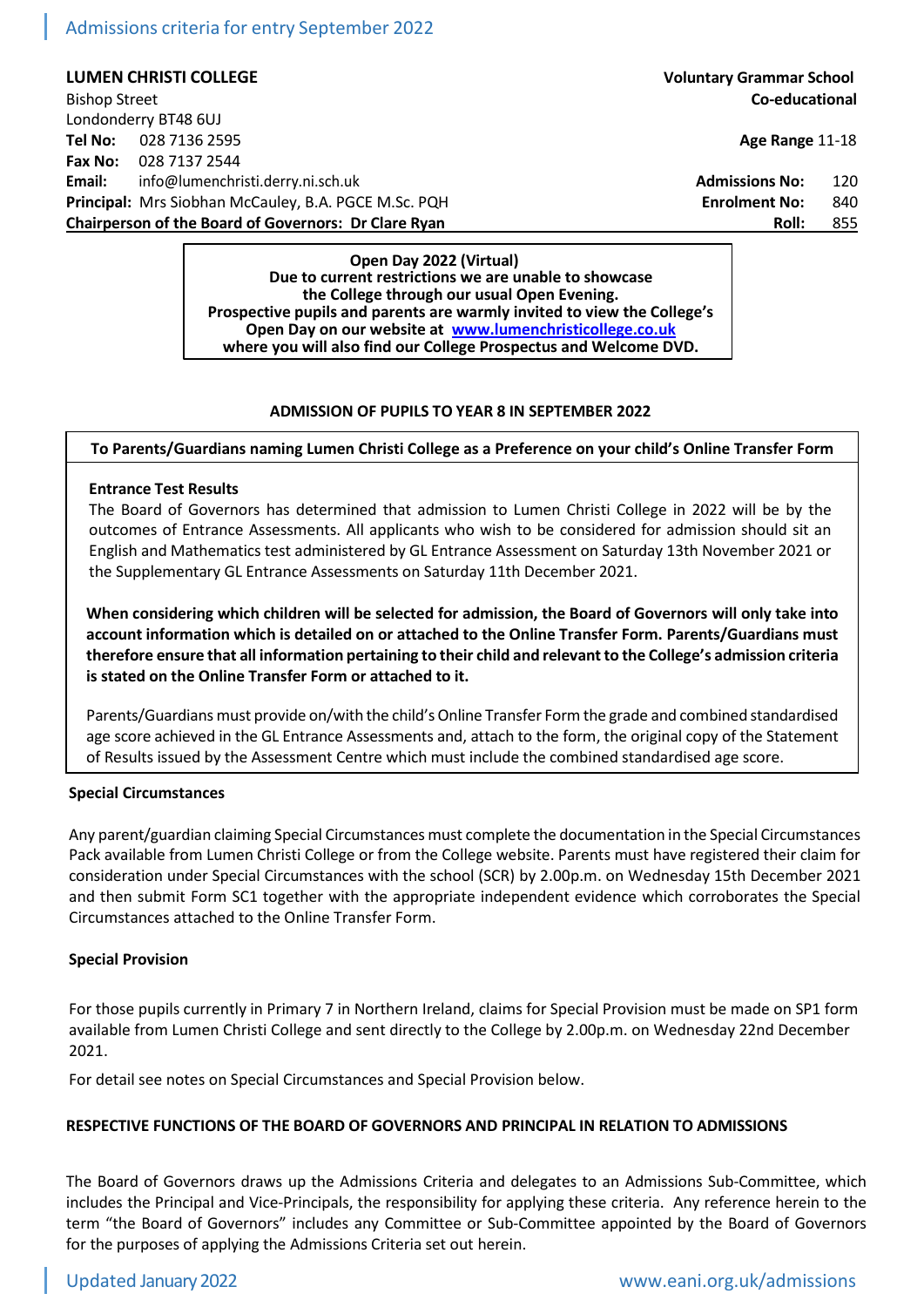## **ADMISSIONS CRITERIA**

Applicants resident in Northern Ireland at the time of the proposed admission will be considered before all other applicants.

Applicants for entry to Year 8 in September 2022 will be admitted according to the following criteria and sub-criteria in the order specified below:

## **1 The results of the GL Entrance Assessment will be ranked as follows: A, B1, B2, C1, C2, D.**

Applicants who have registered for and completed the GL Entrance Assessment in English and Mathematics for the Post-Primary Transfer Consortium in the November / December 2021 series of tests. Such applicants will be admitted into Year 8 **in grade order** of priority beginning with grade A and followed by grades B1, B2, C1, C2 and D or Applicants for whom Special Circumstances/Special Provision have been accepted by the authorised Sub-Committee of the Board of Governors and whose grade, in the opinion of the Board of Governors on the basis of the evidence provided to it, are deemed to be of equivalent ability to those being considered within the relevant grade boundary.

If, in the application of criterion 1, there are more applicants who meet the grade under consideration than there are places available, such places will be allocated on the basis of the following sub-criteria in the order stated below:

(a) Such applicants will be admitted by rank order of the combined standardised age score attained in the GL-Assessment tests (or the score deemed, in the opinion of the authorised sub-committee, for those regarding whom parental claims for special circumstances or special provision have been accepted), the highest scoring candidate being ranked first, the next highest candidate being ranked second, etc. Applicants will be admitted in rank order, up to the maximum of the College's admissions number (120).

If, on application of the sub-criteria, there remains oversubscription in the last sub-criterion which can be applied, applicants will be selected for admission on the basis of the initial letter of surname (as entered on the birth certificate or court order) in the order of letters set out below, as determined by a randomised selection:

# **L, D, B, C, Q, Mc, O', O, K, J, Mac, S, X, Y, I, T, W, N, G, H, A, U, F, V, Z, P, M, E, R**

In the event of surnames beginning with the same initial letter, the subsequent letters of the surname will be used in alphabetical order. In the event of two identical surnames, the alphabetical order of the initials of the forenames will be used. Should two or more applicants have the same surname and forename and thereby qualify for the last available place(s), those applicants will be placed in rank order of eldest child by date of birth as stated on their Birth Certificate and admitted in this order.

Applicants will be admitted in rank order, up to the maximum of the College's admissions number (120).

# **2 Other applicants.**

This criterion will apply to applicants who have not completed a GL Entrance Assessment in English and Mathematics for the Post-Primary Transfer Consortium or who have not been accepted by the authorised Sub-Committee of the Board of Governors as attaining a grade under the Special Circumstances or Special Provisions procedures and will only be applied if places are remaining after the application of Criterion 1 and sub-criteria (a). If, in the application of criterion 2, there are more applicants who satisfy the criterion than places available, places will be allocated in the order of letters set out below, as determined by a randomised selection:

# **L, D, B, C, Q, Mc, O', O, K, J, Mac, S, X, Y, I, T, W, N, G, H, A, U, F, V, Z, P, M, E, R**

In the event of surnames beginning with the same initial letter, the subsequent letters of the surname will be used in alphabetical order. In the event of two identical surnames, the alphabetical order of the initials of the forenames will be used. Should two or more applicants have the same surname and forename and thereby qualify for the last available place(s), those applicants will be placed in rank order of eldest child by date of birth as stated on their Birth Certificate and admitted in this order.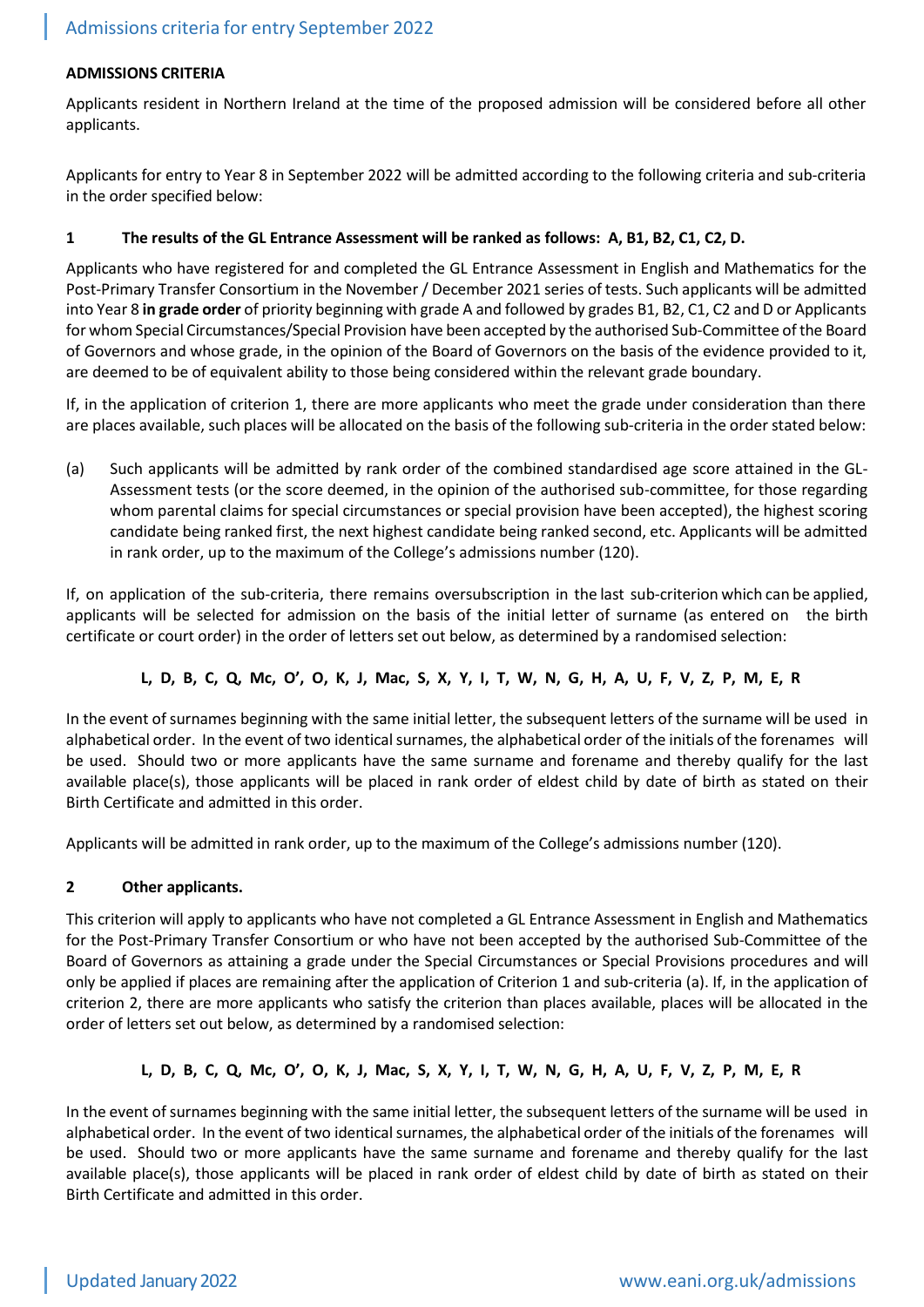The Sub-Committee of the Governors, Principal and Vice-Principals will apply the criteria at the initial selection stage. Thereafter, the criteria will be applied by the Principal and Vice-Principals. A waiting list of pupils will be kept until Friday 23rd September 2022. Thereafter, parents/guardians who wish their child to be considered, should a place become available, must make a new application.

## **Verification of information qualifying a child for a place in Lumen Christi College**

The Board of Governors reserves the right to require such supplementary evidence as it may determine to support or verify information on any Application Form/Online Transfer Form. All applicants should note that where an Entrance Assessment Result, and an address within an application qualifies the child for admission, then that information will be verified before students are admitted to Year 8 in the College.

The provision of false or incorrect information or the failure to provide verifying documents within the deadlines set may result in the withdrawal of a place or the inability of the College to offer a place.

To enable the Board of Governors to verify an applicant's grade and/or combined standardised age score in the GL Entrance Assessment in English and Mathematics for the Post-Primary Transfer Consortium Entrance Assessment, the results slip from the PPTC Entrance Assessment will be required.

To enable the Board of Governors to verify information regarding an applicant's address, the following documents in their original form must be supplied within the timeframe set by the college following a provisional offer of a place:

any **two** of the following which shows the address at which the child is resident

- a bank or building society statement
- a utility bill (for instance Electricity, Gas, Television Licence, Telephone)
- a current Driving Licence; Addressed Payslip; Mortgage statement; Rental agreement; Land and Property Services rate demand; Financial statement such as ISA, Pension or Endowment
- a letter awarding Child Benefit to the child or another letter relating to this benefit

Additionally, the following documents may be sought:

- The child's Birth Certificate, child's Passport or child's Adoption Certificate (for verification of name or date of birth, if required);
- Child's Medical Card;
- A letter awarding Child Benefit to the child or another letter relating to this benefit;
- A letter from a member of the Clergy, Solicitor or Public servant such as a Health or Education professional directly involved with the family. The verifier should know the family for at least two years.

Where, for exceptional reasons, a particular document cannot be supplied, the Board of Governors may accept verification by means of alternative, suitable documentation. Parents/Guardians are strongly advised to have such documents ready for submission to the Board of Governors upon request.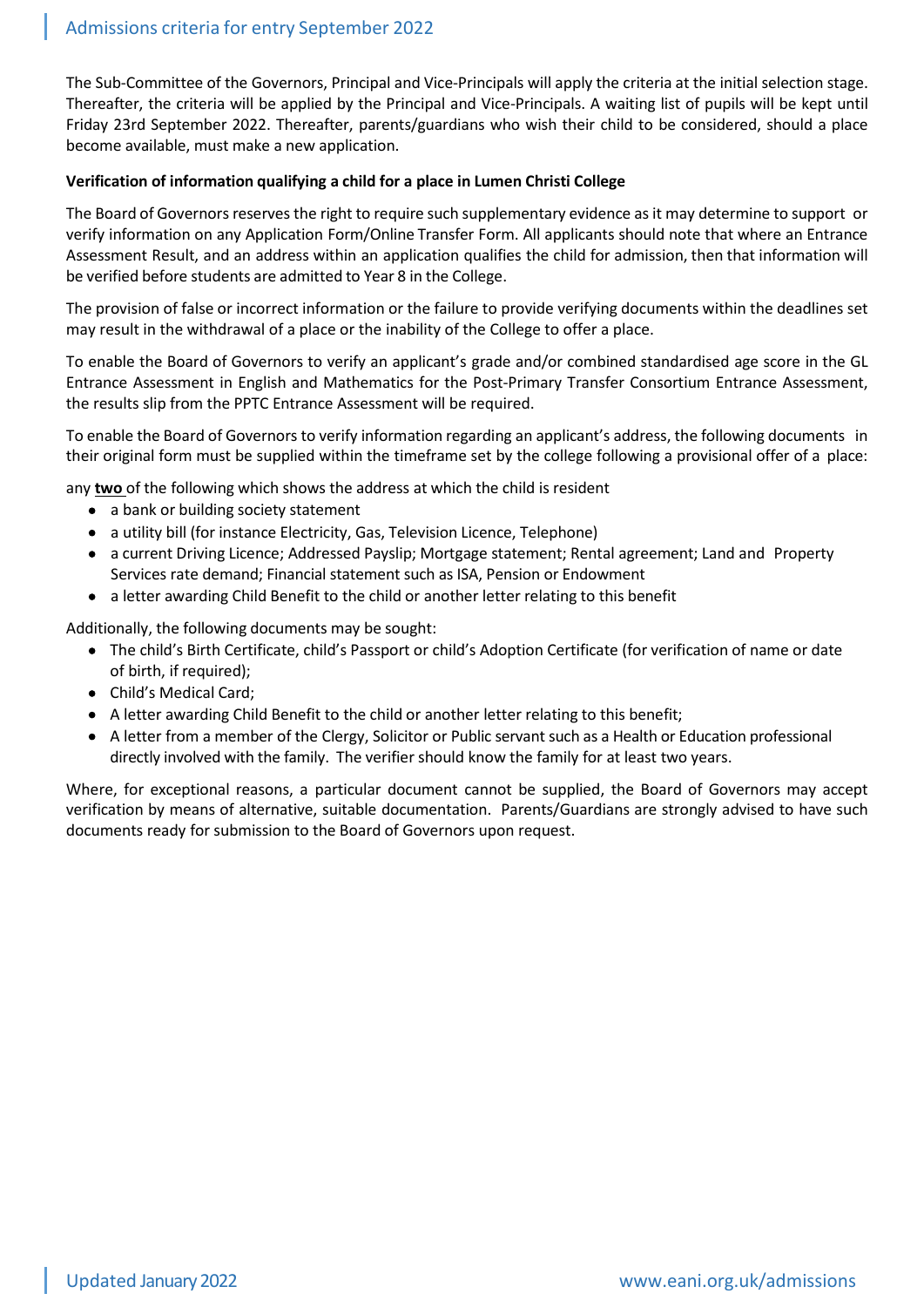## **Special Circumstances**

Special Circumstances allow for a post-examination adjustment to the grade and/or the combined standardised age score of a child who is eligible for consideration. Any adjustment to a grade/score will be based on a tariff according to the nature of the Special Circumstances applicable at the time of the test using the grade/score attained on that day.

Applicants claiming that medical or other problems affected the performance of their child in the GL Entrance Assessments should have submitted an application for such on the College's Registration Form for Special Circumstances (SCR) by 2.00 pm on Wednesday 15th December 2021 to the Centre at which the applicant sat the GL Entrance Assessments and should attach the College's Special Circumstances Claim Form (SC1) onto the Online Transfer Form at the time of application to the College. The procedure for making an application for Special Circumstances, the guidance booklets and application forms are contained within the College's Special Circumstances Pack available directly from the College or for download from the College website at [http://www.lumenchristicollege.co.uk](http://www.lumenchristicollege.co.uk/)

Independent, supporting documentary evidence such as medical or social reports must show that medical or other problems directly influenced the outcome of the GL Entrance Assessments and that the pupil's ability is genuinely higher than that indicated by the grade and/or combined standardised age score. Where a problem is a medical one of short term duration which affected the pupil only at the time of the GL Entrance Assessments, the College will require the production of evidence that the pupil was examined by a medical practitioner in relation to the illness at the time of the GL Entrance Assessments. Where the problem is of a non-medical nature, the parents/guardians must set out the precise details of the problem and append any appropriate independent evidence to the Online Transfer Form.

It is **the responsibility of the parents/guardians**to ensure that information regarding the existence of any relevant factors is given on the College's Special Circumstances Claim form (SC1), a copy of which may be obtained from the College or downloaded from the College website at [http://www.lumenchristicollege.co.uk](http://www.lumenchristicollege.co.uk/) Supporting documentary evidence should also include a report from the primary school on the applicant's educational attainment with special reference to English and Mathematics **and must include all the pupil's standardised test results for years 5, 6 and 7, where applicable, in Literacy and Numeracy.**

**No information will be sought by the College directly from the primary school.**

**AN APPLICANT WHO APPLIES FOR ACCESS ARRANGEMENTS FOR THE ENTRANCE TEST CANNOT THEN APPLY FOR SPECIAL CIRCUMSTANCES FOR THE SAME REASON.**